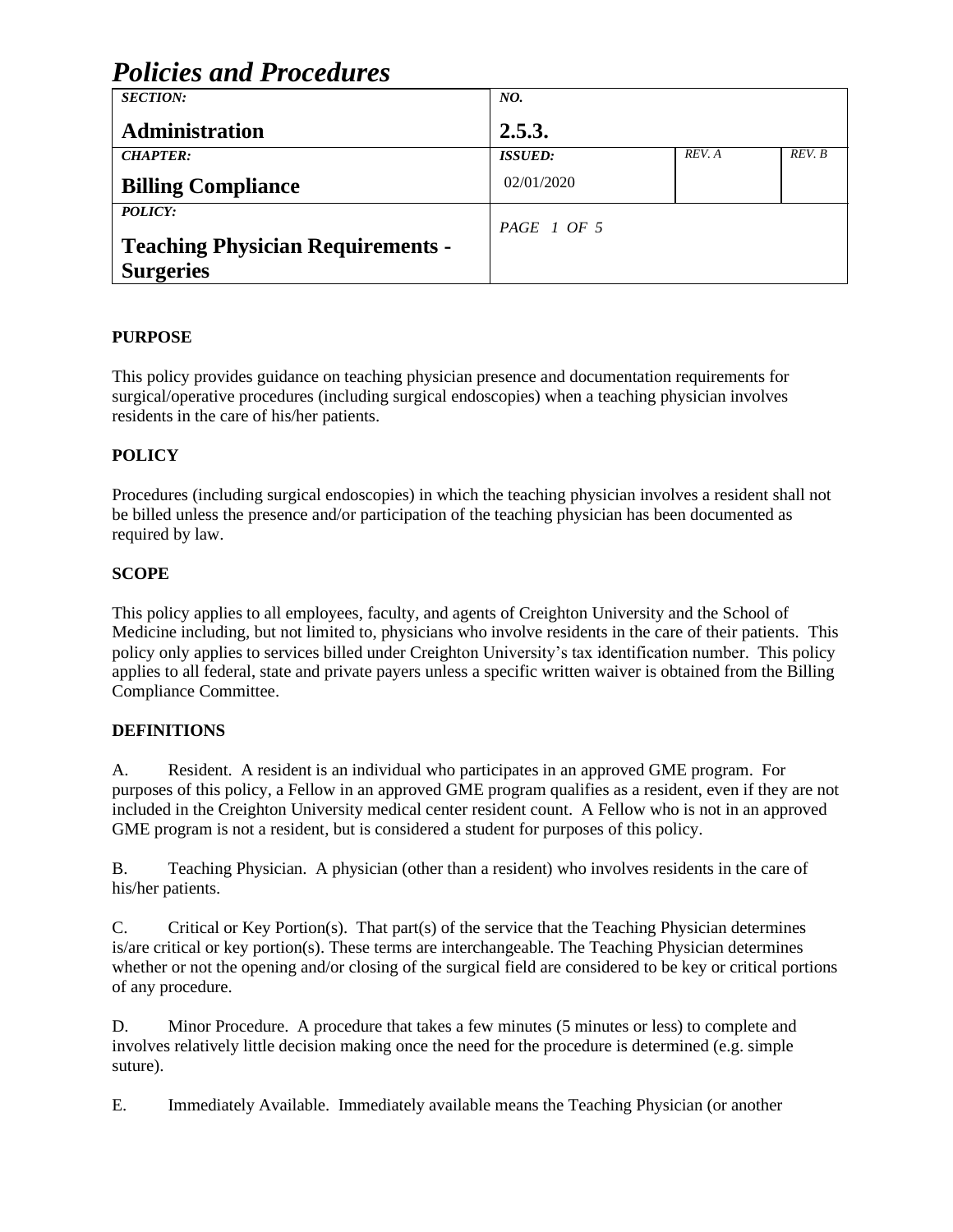| <b>SECTION:</b>                          | NO.            |        |        |
|------------------------------------------|----------------|--------|--------|
| <b>Administration</b>                    | 2.5.3.         |        |        |
| <b>CHAPTER:</b>                          | <b>ISSUED:</b> | REV. A | REV. B |
| <b>Billing Compliance</b>                | 02/01/2020     |        |        |
| <b>POLICY:</b>                           | $PAGE$ 2 OF 5  |        |        |
| <b>Teaching Physician Requirements -</b> |                |        |        |
| <b>Surgeries</b>                         |                |        |        |

qualified surgeon) remains in or near the procedure room and able to immediately return to the procedure.

F. Physically Present. Physically present means that the Teaching Physician is in the operating/procedure room with the Resident and patient.

G. Entire Procedure. In a major surgical procedure, Entire Procedure means the surgical procedure including opening and closing.

F. Assistant at Surgery. An assistant at surgery is a provider who actively assists the physician in charge of a case in performing a surgical procedure.

### **PROCEDURE**

**A**. Surgeries, including Endoscopic Surgeries

*1. Single Surgery*

Presence Requirement.

For billing purposes, the Teaching Physician must be Physically Present during all Critical or Key Portions of the procedure and either be Immediately Available to furnish services during the Entire Procedure or arrange for another qualified surgeon to be Immediately Available.

Documentation Requirement.

If the Teaching Physician is Physically Present for the Entire Procedure, the Teaching Physician's presence may be documented in the medical record by the Teaching Physician, Resident, or operating room nurse. If the Teaching Physician is Physically Present during the Critical or Key Portion(s) and Immediately Available at all other times, the documentation must be completed by the Resident or Teaching Physician and reflect the Teaching Physician's presence during the Critical or Key Portions(s) and immediate availability at all other times. If the Teaching Physician has arranged for another qualified surgeon to be immediately available, the Resident or Teaching Physician must identify the qualified surgeon who remained immediately available in the medical record documentation.

### *2. Two Overlapping Surgeries*

Presence Requirements.

For billing purposes, the Teaching Physician must be Physically Present during the Critical or Key Portions of both surgeries. Therefore, the Critical or Key Portions cannot take place at the same time.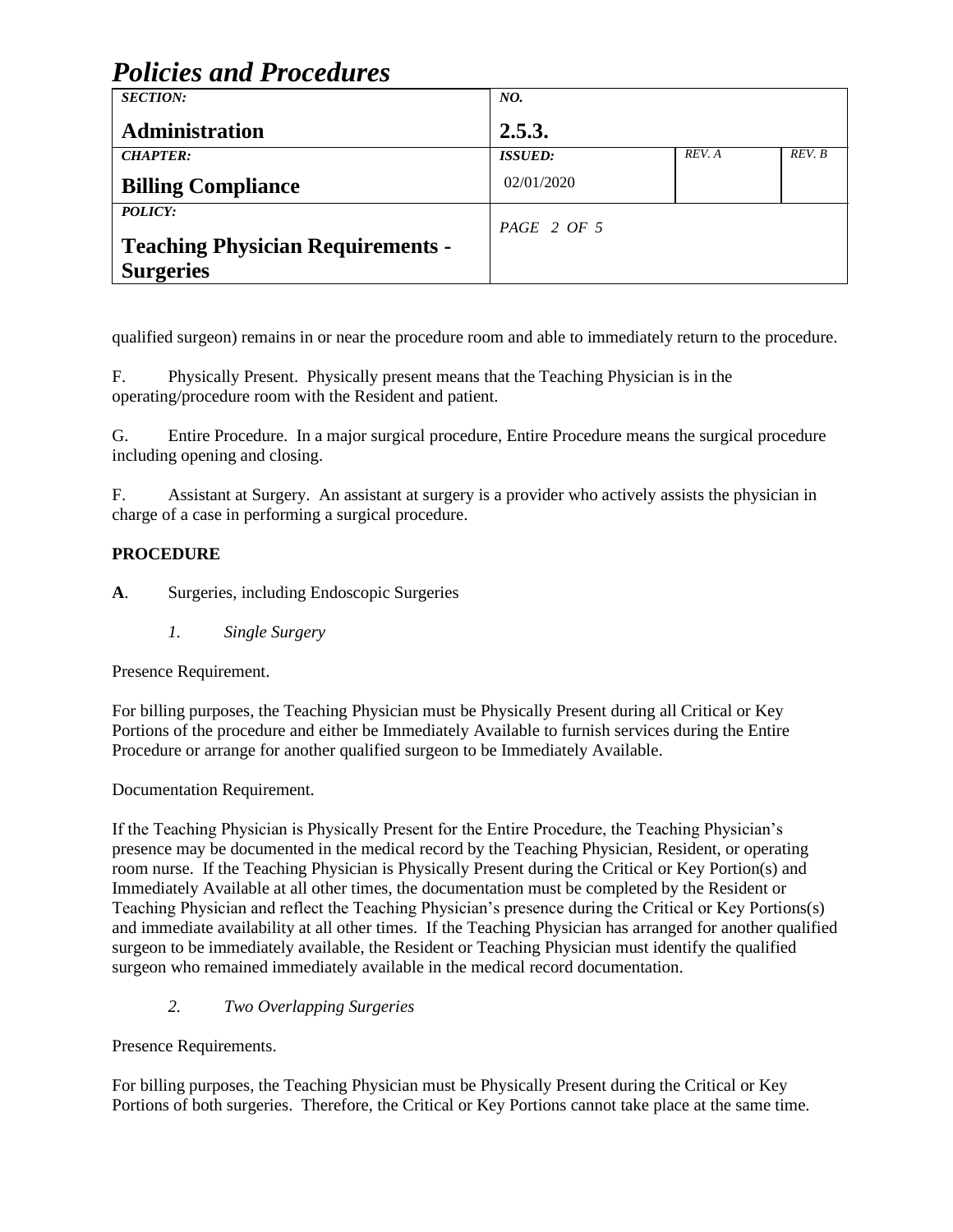| <b>SECTION:</b>                          | NO.            |        |        |
|------------------------------------------|----------------|--------|--------|
| Administration                           | 2.5.3.         |        |        |
| <b>CHAPTER:</b>                          | <b>ISSUED:</b> | REV. A | REV. B |
| <b>Billing Compliance</b>                | 02/01/2020     |        |        |
| <b>POLICY:</b>                           | PAGE 3 OF 5    |        |        |
| <b>Teaching Physician Requirements -</b> |                |        |        |
| <b>Surgeries</b>                         |                |        |        |

When the Teaching Physician is participating in the Critical or Key Portions of a procedure, he/she must arrange for another qualified surgeon to be immediately available to assist the Resident in the other case. When all Critical or Key Portions of the first procedure have been completed, the Teaching Physician may begin to become involved in the second "overlapping" procedure.

Documentation Requirements.

The Teaching Physician must personally document the Critical or Key Portions of both procedures and indicate who was immediately available for both procedures. The Resident or operating room nurse cannot document the Teaching Physician's presence in two "overlapping" surgeries.

#### *3. Post-Operative Visits.*

The Teaching Physician determines the number of post-operative visits that are Critical or Key Portions and require his/her presence.

**B**. Procedures Performed Through an Endoscope (Excluding Endoscopic Surgeries Subject to Above)

### Presence Requirement

The Teaching Physician must be Physically Present during the entire viewing, which starts at the time of insertion of the endoscope and ends at the time of removal of the endoscope. Viewing of the entire endoscopic procedure through a monitor in another room does not meet the presence requirement.

Documentation Requirement.

If the Teaching Physician is present during the entire viewing, the Teaching Physician can document his/her presence, or the Resident or operating room nurse may document the Teaching Physician's presence.

**C**. Assistant at Surgery Services Furnished in a Teaching Hospital (Medicare only)

*1. General Rule.*

Medicare will not pay for the services of Assistants at Surgery furnished in a teaching hospital which has a training program related to the medical Specialty required for the surgical procedure when there is a qualified Resident available to perform the service.

*2. When a Qualified Resident is NOT Available.*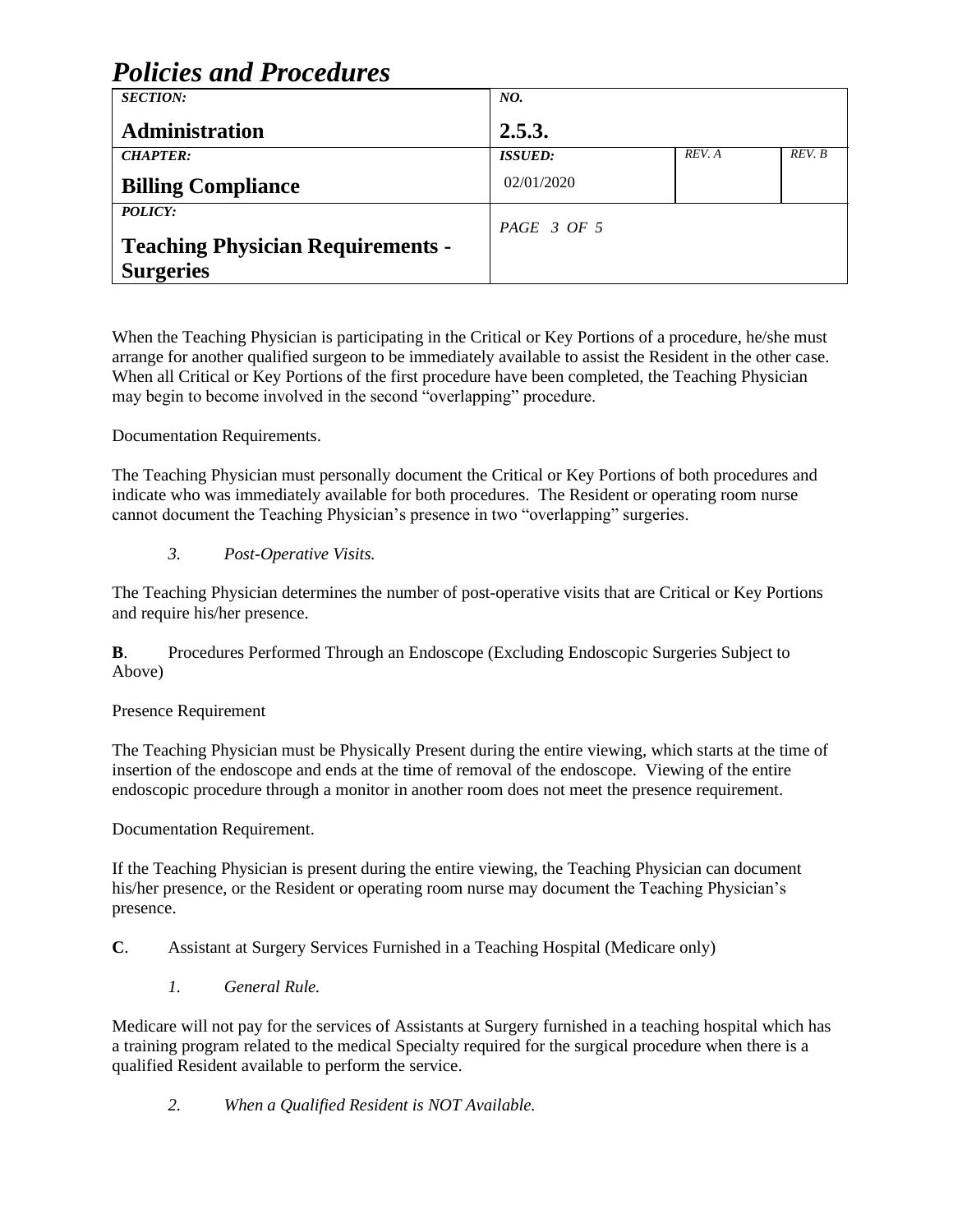| <b>SECTION:</b>                          | NO.                    |        |        |
|------------------------------------------|------------------------|--------|--------|
| Administration                           | 2.5.3.                 |        |        |
| <b>CHAPTER:</b>                          | <b>ISSUED:</b>         | REV. A | REV. B |
| <b>Billing Compliance</b>                | 02/01/2020             |        |        |
| <b>POLICY:</b>                           | $PAGE \, 4 \, OF \, 5$ |        |        |
| <b>Teaching Physician Requirements -</b> |                        |        |        |
| <b>Surgeries</b>                         |                        |        |        |

A qualified Resident may not be available due to involvement in other activities, the complexity of the surgery, the number of residents in the program, or other valid reasons (e.g., insufficient skills or background, inexperienced). When a qualified Resident is not available and another faculty physician or staff non-physician practitioner acts as Assistant at Surgery, the following information must be documented in the operative report:

The need for an assistant for the particular procedure(s);

The following certification:

I understand that §1842(b)(7)(D) of the Social Security Act generally prohibits Medicare Part B reasonable charge payment for the services of assistants at surgery in teaching hospitals when qualified residents are available to furnish such services. I certify that the services for which payment is claimed were medically necessary, and that no qualified resident was available to perform the services. I further understand that these services are subject to post-payment review by the Medicare carrier.

### *3. Other Exceptions.*

A claim for services of an Assistant at Surgery may be submitted to Medicare when a qualified Resident is available and not used, only under the following circumstances:

a. Exceptional Circumstances: This may involve emergency or life-threatening situations such as multiple traumatic injuries which require immediate treatment.

b. Multiple Physician Specialties Involved in Surgery: This would include complex medical procedures that may require a team of physicians (e.g. multistage transplant surgery, coronary bypass).

### **D**. Minor Procedures

The Teaching Physician must be present for the entire Minor Procedure in order to bill for the procedure. The Teaching Physician's presence may be documented in the medical record by the Teaching Physician or Resident.

### **E.** Modifiers

1. "GC". A "GC" modifier must be added to all Medicare services where Residents were involved in providing care with a Teaching Physician. "Involved" means providing "hands on" care or services OR watching care or services being provided by a Teaching Physician for educational purposes.